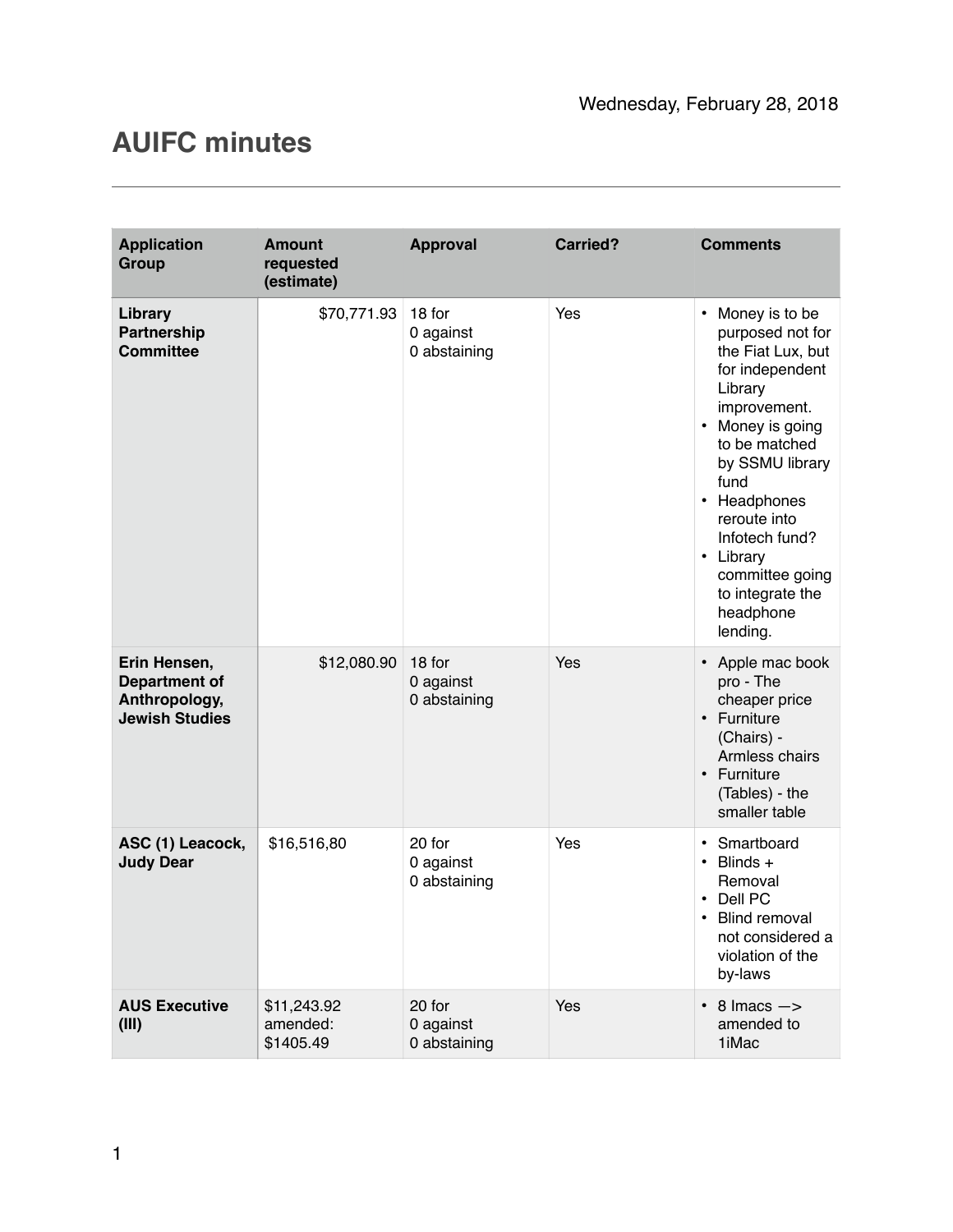## Wednesday, February 28, 2018

| <b>Application</b><br><b>Group</b>                                     | <b>Amount</b><br>requested<br>(estimate)               | <b>Approval</b>                     | <b>Carried?</b> | <b>Comments</b>                                                                                                                                                                                                                               |
|------------------------------------------------------------------------|--------------------------------------------------------|-------------------------------------|-----------------|-----------------------------------------------------------------------------------------------------------------------------------------------------------------------------------------------------------------------------------------------|
| <b>AUS Executive</b><br>(i)                                            | \$3031.42                                              | 20 for<br>0 against<br>0 abstaining | Yes             | Push button for<br>$\bullet$<br>AUS lounge                                                                                                                                                                                                    |
| <b>AUS executive (I)</b>                                               | \$85,377.19<br>AMENDED: only<br>pool and coat<br>racks | 20 for<br>0 against<br>0 abstaining | Yes             | Pool equipment<br>$\bullet$<br>• Facilities<br>improvements<br>• Coat racks<br><b>AMENDED</b><br>Facilities quote<br>removed                                                                                                                  |
| <b>Catherine</b><br><b>Bradley,</b><br>Department of<br><b>English</b> | \$6783.85<br><b>AMENDED</b><br>\$20,351.55             | 20 for<br>0 against<br>0 abstaining | Yes             | • Costume sewing<br>machine<br><b>AMENDED</b><br>Three costume<br>$\bullet$<br>Sewing<br>machines                                                                                                                                             |
| <b>Connie Deeley,</b><br><b>Department of</b><br><b>English</b>        | \$3644.71<br><b>AMENDED</b><br>\$7,289.42              | 20 for<br>0 against<br>0 abstaining | Yes             | 5 Theatre<br>$\bullet$<br><b>Headsets</b><br><b>AMENDED</b><br>10 headsets<br>$\bullet$                                                                                                                                                       |
| Faculty of Arts (I),<br><b>Gillian Lane-</b><br><b>Mercer</b>          | \$2442.06                                              | 20 for<br>0 against<br>0 abstaining | Yes             | <b>Benches for Arts</b><br>$\bullet$<br>building                                                                                                                                                                                              |
| Faculty of Arts (II)                                                   | \$2984.00                                              | 20 for<br>0 against<br>0 abstaining | yes             | Arts electrical<br>$\bullet$<br>outlets                                                                                                                                                                                                       |
| <b>French Language</b><br><b>Centre</b>                                | \$42,454<br><b>AMENDED</b><br>\$32,175.95              | 20 for<br>0 against<br>0 abstaining | yes             | Chairs $\Rightarrow$ the<br>$\bullet$<br>cheap ones no<br>wheels, have<br>some lefty<br>desks<br>Magnetic<br>٠<br><b>Boards</b><br>• Lounge furniture<br><b>AMENDED</b><br>removing<br>٠<br>painting and<br>patching,<br>furniture<br>removal |
| <b>African Studies</b><br><b>Student</b><br><b>Association</b>         | \$1118.90                                              | 20 for<br>0 against<br>0 abstaining | yes             | Microwave,<br>$\bullet$<br>Sofa<br>$\bullet$<br>• Seating                                                                                                                                                                                     |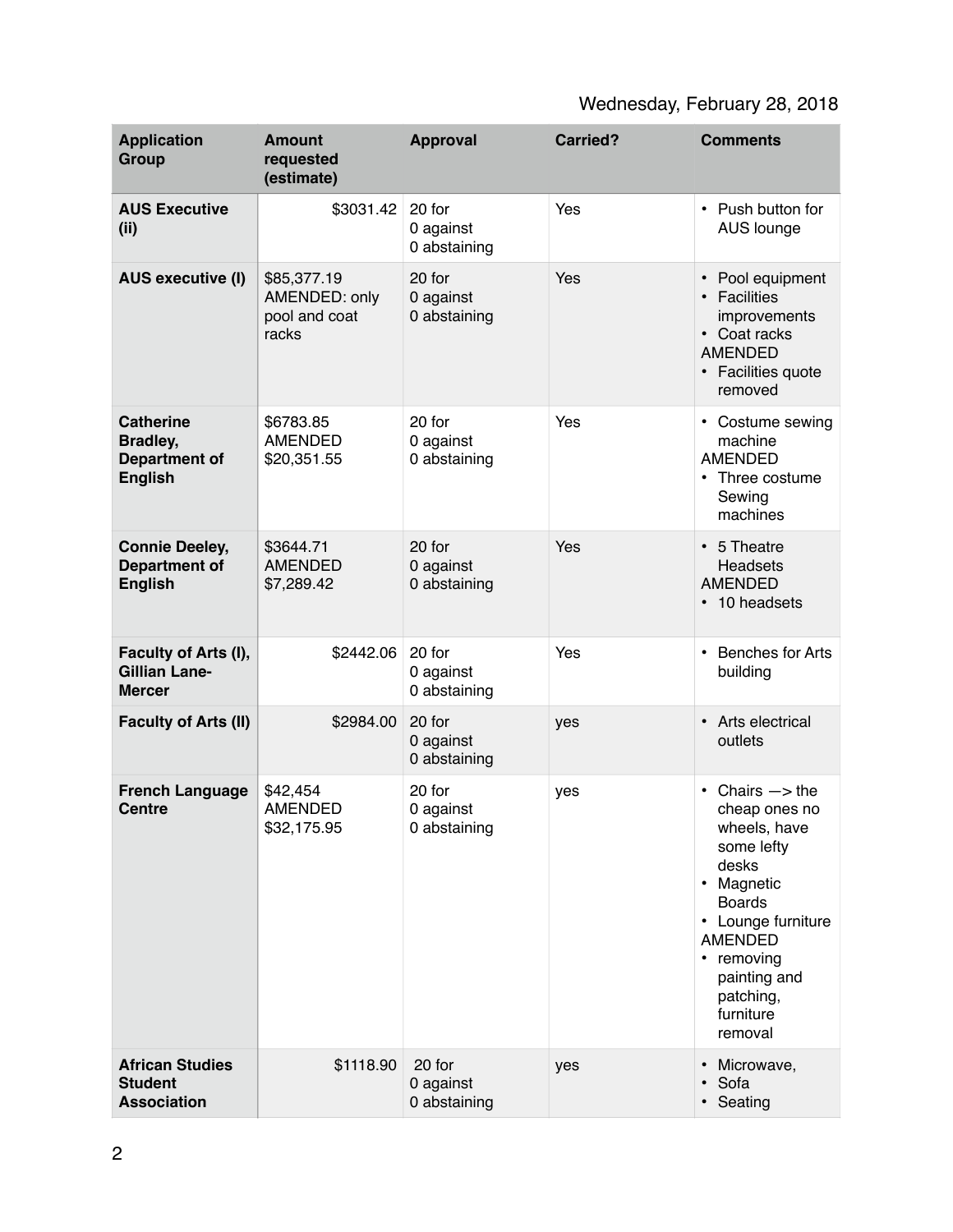## Wednesday, February 28, 2018

| <b>Application</b><br><b>Group</b> | <b>Amount</b><br>requested<br>(estimate) | <b>Approval</b>                     | <b>Carried?</b> | <b>Comments</b>                                                                                                                                      |
|------------------------------------|------------------------------------------|-------------------------------------|-----------------|------------------------------------------------------------------------------------------------------------------------------------------------------|
| <b>AUS SNAX</b>                    | \$3500                                   | 20 for<br>0 against<br>0 abstaining | yes             | One card<br>$\bullet$<br>installation<br>system                                                                                                      |
| <b>BASIC</b>                       | \$838.13                                 | 20 for<br>0 against<br>0 abstaining | yes             | Couches<br>$\bullet$<br>• Shelving kit                                                                                                               |
| <b>CLASHSA</b>                     | \$306.98                                 | 20 for<br>0 against<br>0 abstaining | yes             | Microwave<br>Mini-fridge<br>Kettle<br>$\bullet$                                                                                                      |
| <b>CSUS</b>                        | \$~3000                                  | 20 for<br>0 against<br>0 abstaining | yes             | Expo markers<br>• White board<br>erasers<br>• 4K tv monitor<br><b>HDMI</b> cables<br>$\bullet$<br>TV wall mount<br>Power bars<br>Posters<br>Calendar |
| <b>DESA</b>                        | \$21,953.41                              | 20 for<br>0 against<br>0 abstaining | yes             | • Sprung floor in<br>arts, make a<br>rehearsal space<br>• installation costs                                                                         |
| <b>IDSSA</b>                       | \$329.64                                 | 20 for<br>0 against<br>0 abstaining | yes             | Tables<br>$\bullet$<br>lamp<br>$\bullet$                                                                                                             |
| <b>MPSA</b>                        | \$416.35<br><b>AMENDED</b><br>$$<$ 200   | 20 for<br>0 against<br>0 abstaining | yes             | $DSM 5 - >$<br>$\bullet$<br>AMENDED GO<br><b>BUY THE</b><br><b>AMAZON ONE</b><br>half brain model<br>$\bullet$                                       |
| <b>MUGS</b>                        | \$1739.98                                | 20 for<br>0 against<br>0 abstaining | yes             | • Three seater<br>sofa<br>$\bullet$                                                                                                                  |
| <b>AGELF</b>                       | \$411.41                                 | 20 for<br>0 against<br>0 abstaining | yes             | Locking shelf<br>Backgammon<br>set                                                                                                                   |